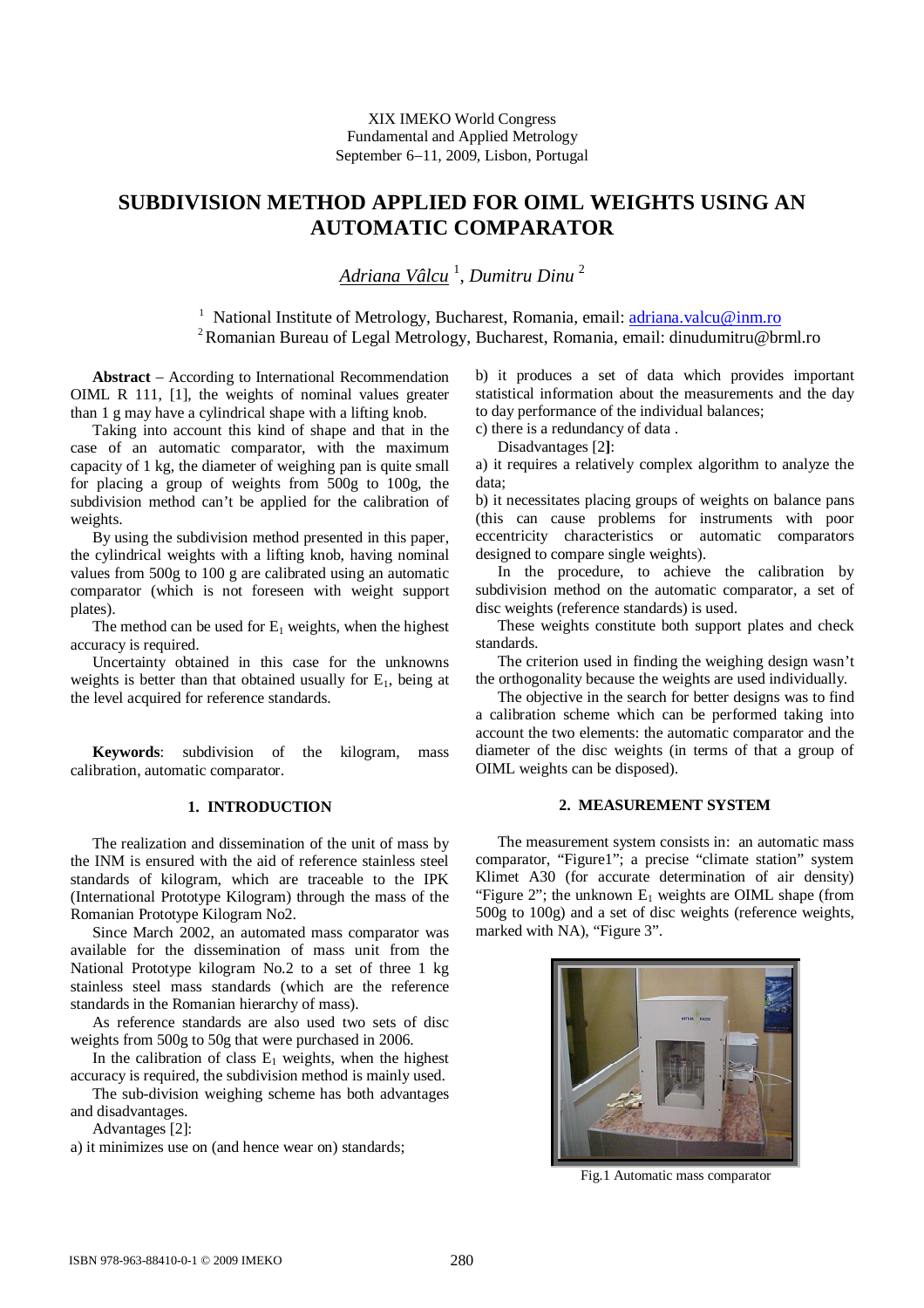

Fig.2 Precise "climate station" system



Fig.3 The cylindrical and the disc weights [7]

The measurements were performed on the Mettler AT

1006 comparator with a scale division of 1 µg and a pooled

standard deviation from 0,4 µg to 2µg for nominal masses

from 100 g to 1 kg, respectively.

A precise "climate station" system Klimet A30 is used for accurate determination of air density. Technical requirements for Klimet A30 are:  $T_{\rm{C}}$  Temperature: 0,000  $\mu$ 

| Temperature: Readability: 0,001 °C         |                      |  |
|--------------------------------------------|----------------------|--|
|                                            | $U (k=2)$ : 0,03°C   |  |
| Dew Point: Resolution : 0,01°C             |                      |  |
|                                            | $U (k=2)$ : 0.05°C   |  |
| Barometric pressure: Resolution : 0,01 hPa |                      |  |
|                                            | $U (k=2)$ : 0,03 hPa |  |

## **3. CALIBRATION PROCEDURE**

The least square method was used to estimate unknown masses of the weights [3].

The system of equations is given below:

| $-(1000 \text{ Ref})+(500 \text{NA}) + (500 \text{E})$                                         | $= y_1$      |
|------------------------------------------------------------------------------------------------|--------------|
| $-(1000 \text{ Ref}) + (500 \text{NA}) + (200 \text{NA}) + (200 \text{E}_1) + (100 \text{NA})$ | $= y_2$      |
| $-(1000 \text{ Ref})+(500 \text{NA})+(200 \text{NA})+(200 \text{E}_1)+(100 \text{E}_1)$        | $= y_3$      |
| $(500NA) - (500E_1)$                                                                           | $=y_4$       |
| $(500NA) - (200NA) - (200E1) - (100NA)$                                                        | $= y_5$      |
| $(500E_1) - (200NA) - (200E_1) - (100E_1)$                                                     | $=$ $y_6$    |
| $(200NA) - (200E_1) - (100NA) + (100E_1)$                                                      | $= y_7$      |
| $200NA - 200E_1$                                                                               | $= y_8$      |
| 200NA - 200E                                                                                   | $=y_9$       |
| $(200NA)$ – $(100NA)$ – $(100E_1)$                                                             | $= y_{10}$   |
| $(200NA) - (100NA) - (100E_1)$                                                                 | $= y_{11}$   |
| $(200E_1) - (100NA) - (100E_1)$                                                                | $= y_{12}$   |
| $(200E_1) - (100NA) - (100E_1)$                                                                | $= y_{13}$   |
| $100NA-100E_1$                                                                                 | $=$ $y_{14}$ |
| Where:                                                                                         |              |

"Ref" represents the reference kilogram standard

"NA" are the disc weights.

" $E_1$ " are the OIML weights of  $E_1$  class.

For all the weights that are calibrated, the volumes are known from the calibration certificates [4].

| $\ldots$ |                |                 |                 |  |  |  |  |
|----------|----------------|-----------------|-----------------|--|--|--|--|
| Nominal  | Marking        |                 | U(V)            |  |  |  |  |
| mass     |                | cm <sub>3</sub> | cm <sub>3</sub> |  |  |  |  |
| g        |                |                 |                 |  |  |  |  |
| 1000 ref | Ni             | 127,7398        | 0,0012          |  |  |  |  |
| 500      | NA             | 62,546          | 0,031           |  |  |  |  |
| 500      | $E_1$          | 62,266          | 0,032           |  |  |  |  |
| 200      | <b>NA</b>      | 25,017          | 0,028           |  |  |  |  |
| 200      | $E_1$          | 24,853          | 0,008           |  |  |  |  |
| 100      | NA             | 12,509          | 0,027           |  |  |  |  |
| 100      | $\mathrm{E}_1$ | 12,456          | 0.004           |  |  |  |  |

For the calibration, as the known mass is used 1 kg reference standard Ni81, having the mass value determined at BIPM.

The results of this comparison (the mass) from the calibration certificate [4] are:

 $m_{Ni81} = 1$  kg+ 0,13mg  $U = 0,028$  mg  $(k=2)$ 

The certificate gives also for this reference standard:

 $V = 127,7398$  cm<sup>3</sup>  $U_v = 0,0012$  cm<sup>3</sup> (k=2).

In the calculation, for the reference standard was used the conventional mass.

Once all weighing are completed, the first step consists in the formation of the design matrix.

Matrix "X" contains the information on the equations used (the weighing scheme). Entries of the design matrix are  $+1$ ,  $-1$ , 0, according to the role played by each of the parameters in each comparison.

Denote:  $X = (x_{ij})$ ; i=1, ..., n; j= 1, ..., k;  $x_{ij} = 1$ , -1 or 0;

 $\beta$  is vector of unknown departures ( $\beta$ <sub>i</sub>); and

Y is a vector of measured values (*y*i), including buoyancy corrections:

$$
X = \begin{bmatrix}\n-1 & 1 & 1 & 0 & 0 & 0 & 0 \\
-1 & 1 & 0 & 1 & 1 & 1 & 0 \\
0 & 1 & -1 & 0 & 0 & 0 & 0 \\
0 & 0 & 0 & 1 & -1 & -1 & 0 \\
0 & 0 & 0 & 1 & -1 & -1 & 1 \\
0 & 0 & 0 & 1 & -1 & -1 & 0\n\end{bmatrix} Y = \begin{bmatrix}\n3.2586 \\
3.2709 \\
3.2539 \\
0.0718 \\
0.00692 \\
0.0106 \\
0.00486 \\
0.1038 \\
0.1038 \\
0.1038 \\
0.1038 \\
0.0486 \\
0.00486 \\
0.00486 \\
0.00486 \\
0.00486 \\
0.00486 \\
0.00486 \\
0.00486 \\
0.00131\n\end{bmatrix} Y = \begin{bmatrix} \beta_1 \\ \beta_2 \\ \beta_3 \\ \beta_4 \\ \beta_5 \\ 0.0103 \\
0.0486 \\
0.00486 \\
0.00131\n\end{bmatrix} Y = \begin{bmatrix} \beta_1 \\ \beta_2 \\ \beta_3 \\ \beta_4 \\ \beta_5 \\ \beta_6 \\ \beta_7 \\ \beta_8 \\ \beta_9 \\ \beta_1 \\ \beta_1 \\ \beta_2 \\ \beta_3 \\ \beta_4 \\ \beta_5 \\ \beta_6 \\ \beta_7 \end{bmatrix}
$$
 (1)

The least squares solutions having the well known form:

$$
\langle \beta \rangle = (X^T \cdot X)^{-1} X^T \cdot Y \tag{2}
$$

(where  $X<sup>T</sup>$  is transpose of X and  $(X<sup>T</sup>· X)<sup>-1</sup>$  is termed the inverse of  $(X<sup>T</sup>· X)$ , gives the next results: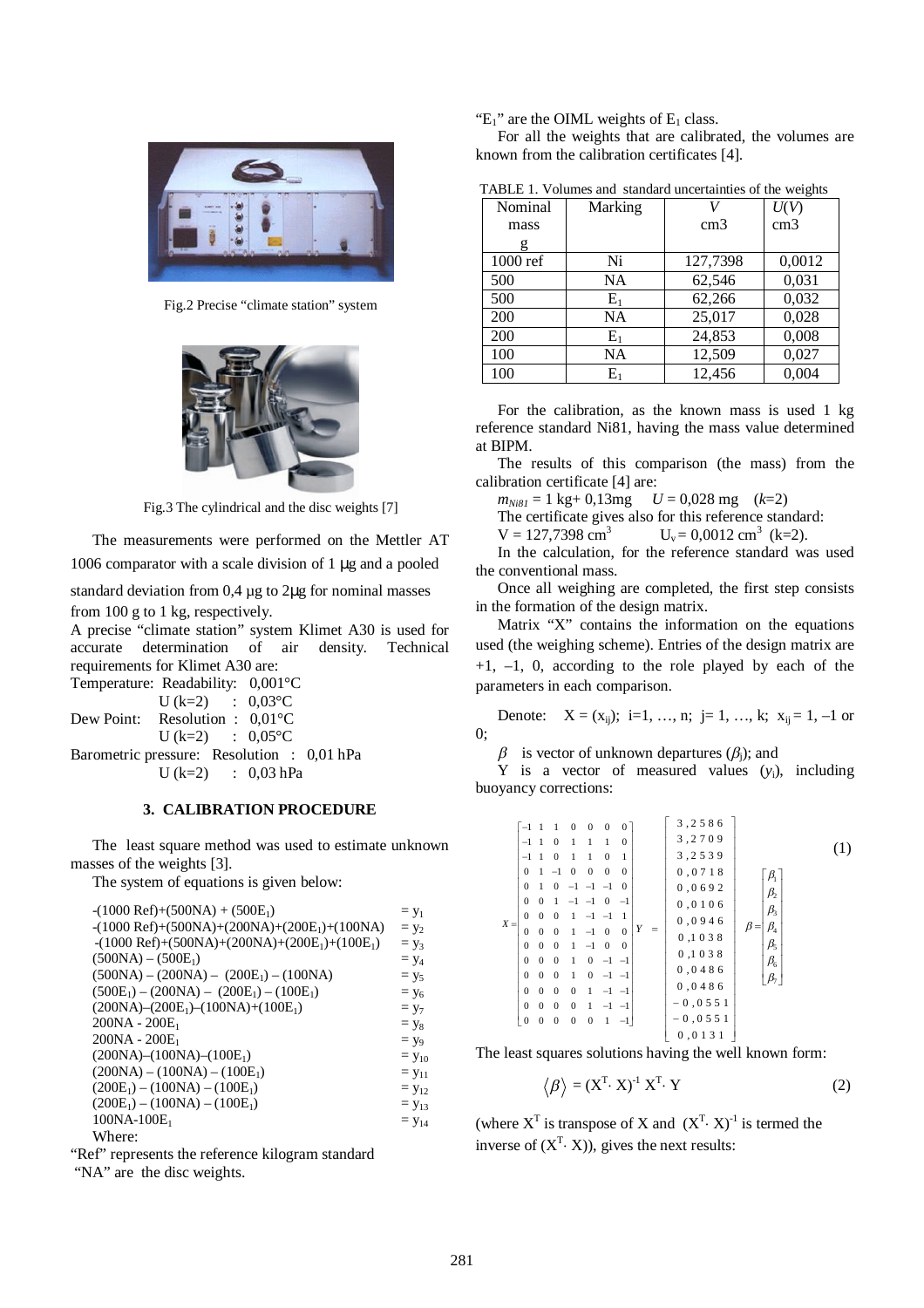$$
\langle \beta \rangle = \begin{bmatrix} Ni \\ 500NA \\ 500E_1 \\ 200NA \\ 200E_1 \\ 100NA \\ 100E_1 \end{bmatrix} = \begin{bmatrix} -3,158 \\ 0,089 \\ 0,016 \\ 0,057 \\ -0,047 \\ 0,011 \\ 0,011 \\ -0,002 \end{bmatrix} \tag{3}
$$

## **4. ANALYSIS OF UNCERTAINTIES**

## *4.1 Type A uncertainty*

The standard deviation "s" of the observations is given by:

$$
s = \sqrt{\frac{1}{V} \sum_{i=1}^{n} res_i^2}
$$
 (4)

The residuals "res." are the elements of the vector  $\langle e \rangle$ ; "v" =

 $n - k$  represents the degrees of freedom (" $n - k$ " is the difference between the number of performed observations and the number of unknowns).

$$
\langle e \rangle = res_i = Y - \langle Y \rangle = \begin{bmatrix} 3,2622 \\ 3,2671 \\ 3,2541 \\ 0,0729 \\ 0,0681 \\ 0,0081 \\ 0,0081 \\ 0,1047 \\ 0,1047 \\ 0,1047 \\ 0,0491 \\ 0,0491 \\ -0,0556 \\ -0,0556 \\ -0,0556 \\ 0,0130 \end{bmatrix}
$$
(5)

with the adjusted mass difference of the weighing equations:

$$
\langle Y \rangle = \mathbf{X} \cdot \langle \beta \rangle \tag{6}
$$

With the group standard deviation "s" of the observations  $s = 0.0024$  mg and the inverse matrix  $(X<sup>T</sup> \t X)<sup>-1</sup>$ , the variance – covariance matrix  $V_\beta$  can be calculated [3].

The diagonals elements  $V_{ij}$ , of the  $V_{\beta}$  represents the type A uncertainty of the unknown weight[ 3]:

$$
V_{\beta} = \begin{bmatrix}\n0 & 0 & 0 & 0 & 0 & 0 & 0 & 6 \cdot 10^{-6} \\
0 & 1,3 \cdot 10^{-6} & -2 \cdot 10^{-7} & -1 \cdot 10^{-7} & -2 \cdot 10^{-7} & 6 \cdot 10^{-8} & -2 \cdot 10^{-7} & 3 \cdot 10^{-6} \\
0 & -2 \cdot 10^{-7} & 2,3 \cdot 10^{-6} & 2 \cdot 10^{-7} & 3 \cdot 10^{-7} & -10 \cdot 10^{-8} & 3 \cdot 10^{-7} & 3 \cdot 10^{-6} \\
0 & -1 \cdot 10^{-7} & 2 \cdot 10^{-7} & 7,3 \cdot 10^{-7} & -7 \cdot 10^{-8} & 1 \cdot 10^{-7} & -9 \cdot 10^{-8} & 1 \cdot 10^{-6} \\
0 & -2 \cdot 10^{-7} & 3 \cdot 10^{-7} & -7 \cdot 10^{-8} & 7,6 \cdot 10^{-7} & -2 \cdot 10^{-7} & 2 \cdot 10^{-7} & 1 \cdot 10^{-6} \\
0 & 6 \cdot 10^{-8} & -10 \cdot 10^{-8} & 1 \cdot 10^{-7} & -2 \cdot 10^{-7} & 8,5 \cdot 10^{-7} & -3 \cdot 10^{-7} & 6 \cdot 10^{-7} \\
0 & -2 \cdot 10^{-7} & 3 \cdot 10^{-7} & -9 \cdot 10^{-8} & 2 \cdot 10^{-7} & -3 \cdot 10^{-7} & 9,2 \cdot 10^{-7} & 6 \cdot 10^{-7} \\
6 \cdot 10^{-6} & 3 \cdot 10^{-6} & 3 \cdot 10^{-6} & 1 \cdot 10^{-6} & 1 \cdot 10^{-6} & 6 \cdot 10^{-7} & 6 \cdot 10^{-7} & 0\n\end{bmatrix}
$$

$$
u_{A(\beta_j)} = (V_{jj})^{1/2} = \begin{bmatrix} 0,0011 \\ 0,0015 \\ 0,0009 \\ 0,0009 \\ 0,0009 \\ 0,0010 \end{bmatrix}
$$
 (8)

#### *4.2 Type B uncertainty*

The components of type B uncertainties are:

*4.2.1 uncertainty associated with the reference standard,*   $u_r$ , for each weight is given by:

$$
u_{\rm r\,(\beta j)}=h_{\rm j}\cdot u_{\rm ref} \tag{9}
$$

where  $h_j$  is the ratios between the nominal values of the unknown weights  $\beta_j$  and one of the reference  $m_r$ .

Uncertainty of the reference standard comprises a component from calibration certificate  $(u_{\text{cert}})$  and another one from its drift ( $u_{stab}$ ) (stability of standard) [1].

$$
u_{\rm ref} = \sqrt{u_{\rm cert}^2 + u_{\rm stab}^2}
$$
 (10)

The calculation of the uncertainty associated with the stability of the standard  $(u_{stab})$  has to take into account a change in value between calibrations, assumed that a rectangular distribution. This component would be equivalent to the change between calibrations divided by  $\sqrt{3}$ :

$$
u_{\text{stab}} = \frac{D_{\text{max}}}{\sqrt{3}}\tag{11}
$$

where  $D_{\text{max}}$  represents the drift determined from the previous calibrations. Uncertainty associated with the reference standard will be:

$$
u_{r(\beta_j)} = h_j \cdot u_{ref} = \begin{bmatrix} 0,0081 \\ 0,0081 \\ 0,0032 \\ 0,0032 \\ 0,0016 \\ 0,0016 \end{bmatrix} mg
$$
 (12)

4.2.2 *Uncertainty associated with the air buoyancy corrections*,  $u<sub>b</sub>$  is given by [1]:

$$
u_{b}^{2}{}_{(\beta j)} = (V_{j} - V_{r} h_{j})^{2} u_{\rho a}^{2} + (\rho_{a} - \rho_{o})^{2} u^{2} v_{j} + [(\rho_{a} - \rho_{o})^{2} - 2(\rho_{a} - \rho_{o}) (\rho_{a1} - \rho_{o})] u^{2} v_{r} hj
$$
\n(13)

where:

 $V_j$ ,  $V_r$  represents the volume of test weight and reference standard, respectively;

 $u_{\text{oa}}$  - uncertainty for the air density, calculated according to CIPM formula;

 $\rho_{\text{Q}} = 1.2 \text{ kg} \cdot \text{m}^{-3}$  is the reference air density;

 $u^2$ <sub>Vj</sub>,  $u^2$ <sub>Vr</sub> - uncertainty of the volume of test weight and reference standard, respectively;

 $\rho_{a1}$  - air density determined from the previous calibration of the standard.

The variances associated with the air buoyancy corrections are: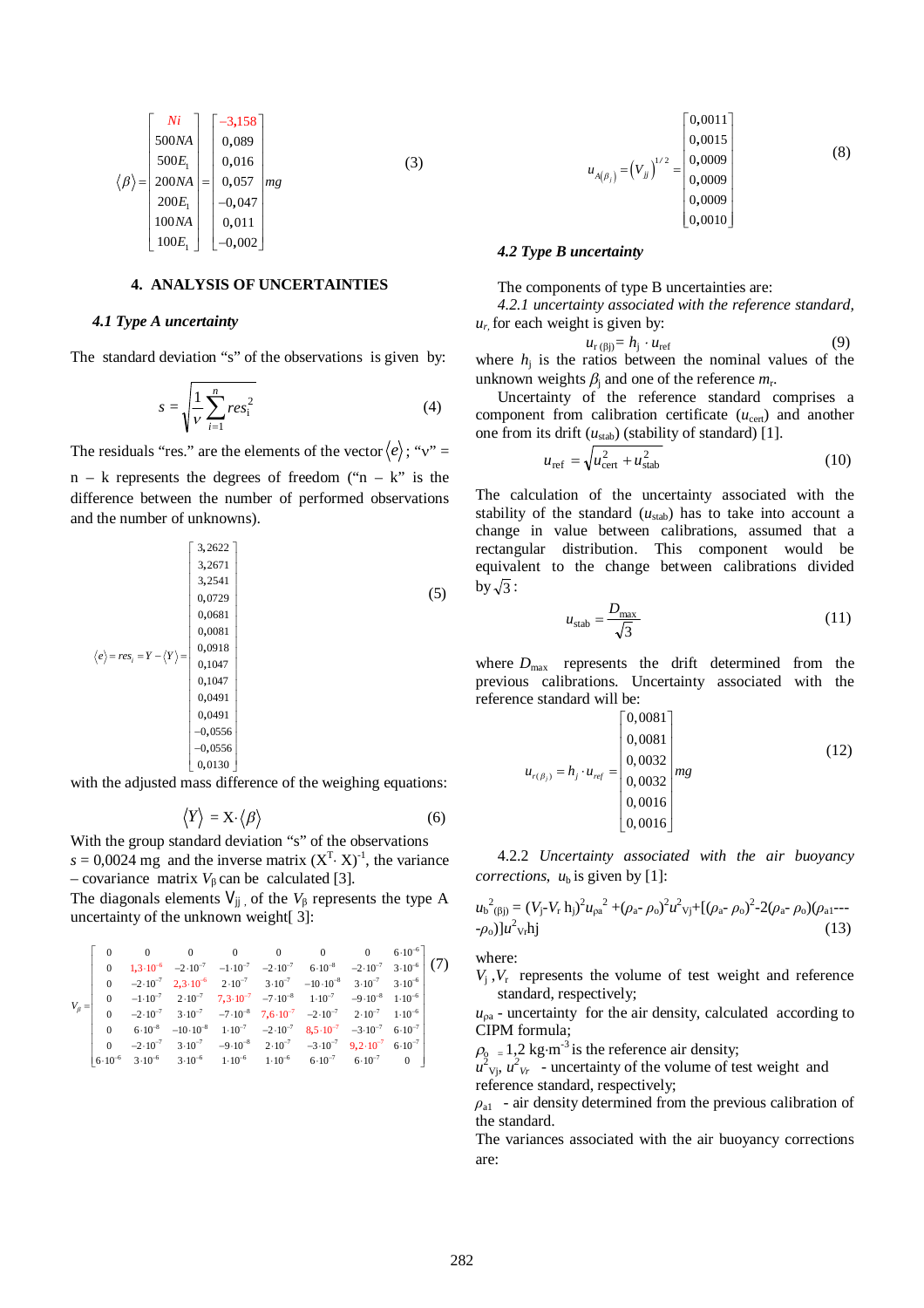$$
u_{\nu(\beta_j)}^2 = \begin{bmatrix} 7 \cdot 10^{-6} \\ 1 \cdot 10^{-5} \\ 1 \cdot 10^{-6} \\ 2 \cdot 10^{-6} \\ 2 \cdot 10^{-6} \\ 4 \cdot 10^{-7} \\ 4 \cdot 10^{-7} \end{bmatrix} mg
$$
 (14)

#### 4.2.3 *Uncertainty due to the sensibility of the balance*

If the balance is calibrated with a sensitivity weight (or weights) of mass,  $m_s$ , and standard uncertainty,  $u_{(m_s)}$ , the uncertainty contribution due to sensitivity is [1]:

$$
u_{\rm s}^2 = \Delta m_{\rm c}^2 \cdot [u_{\rm ms}^2/m_{\rm s}^2 + u_{\rm (AIs)}^2/\Delta I_{\rm s}^2] \tag{15}
$$

where:

 $\Delta I_s$  the change in the indication of the balance due to the sensitivity weight;

 $u(\Delta I_s)$  the uncertainty of  $\Delta I_s$ ;

 $\Delta m_c$  the average mass difference between the test weight and the reference weight.

$$
u_s = \begin{bmatrix} 9,8.10^{-7} \\ 9,8.10^{-7} \\ 4,6.10^{-7} \\ 4,6.10^{-7} \\ 3,1.10^{-7} \\ 3,1.10^{-7} \end{bmatrix} mg
$$
 (16)

*4.2.4 Uncertainty due to the display resolution of the balance, urez* , (for electronic balances) is calculated according to the formula [1]:

$$
u_{re} = \left(\frac{d/2}{\sqrt{3}}\right) \times \sqrt{2} = 0,00041mg
$$
 (17)

#### *4.2.5 Uncertainty due to eccentric loading*

The indication difference  $\Delta I_s$  between two weights (when the positions are interchanged) was calculated. This may be interpreted as an eccentric loading error and the corresponding uncertainty was estimated using equation below [1]:

$$
u_{ex} = \frac{|\Delta I_1 - \Delta I_2|}{\sqrt{3}} = 0,001mg
$$
 (18)

#### *4.3 Combined standard uncertainty*

The combined standard uncertainty of the conventional mass of the weight  $\beta_j$  is given by [1]:

$$
u_{c(\beta j)} = [(u_A^2(\beta j) + u_r^2(\beta j) + u_b^2(\beta j) + u_{rez}^2 + u_s^2]^{1/2}
$$
(19)

$$
u_c(\beta j) = \begin{bmatrix} 500NA \\ 500E_1 \\ 200NA \\ 200E_1 \\ 100NA \\ 100E_1 \end{bmatrix} = \begin{bmatrix} 0,0087 \\ 0,0089 \\ 0,0037 \\ 0,0038 \\ 0,0023 \\ 0,0023 \\ 0,0023 \end{bmatrix} mg
$$
(20)

#### *4.4 Expanded uncertainty*

The expanded uncertainty "U" (with  $k=2$ ) of the conventional mass of the weights  $\beta$  is given by:

$$
U_{(\beta j)} = 2 \cdot u_c(\beta j) = \begin{bmatrix} 500NA \\ 500E_1 \\ 200NA \\ 200E_1 \\ 100NA \\ 100E_1 \end{bmatrix} = \begin{bmatrix} 0.017 \\ 0.018 \\ 0.008 \\ 0.008 \\ 0.005 \\ 0.005 \end{bmatrix} mg
$$
(21)

## *4.5. Uncertainty budget*

The table 2 shows all the uncertainty components described above and the standard uncertainty contributions for all of them.

#### **5. DISCUSSION OF THE RESULTS**

As is shown, for the calibration of  $E_1$  weights were used disc weights from 500g to 100 g, having both the role of check standards and weight support plates for the whole determination.

To see if the mass values obtained for disc weights are consistent with previous values, it is necessary to perform a statistical control. The purpose of the check standard is to assure the goodness of individual calibrations. A history of values on the check standard is required for this purpose [1].

Taking into account that for the disc weights do not have sufficient calibration data to perform a statistical control according to [1], it has chosen the method of normalized error  $E_n$ , which takes into account the result and its uncertainty from the last calibration.

The results obtained for the disc weights in this subdivision procedure are compared with data from their calibration certificates [4,5]. The differences in values are normalized using the formula [6]:

$$
E_n = \frac{\delta_{\text{subdiv}} - \delta_{\text{certif}}}{\sqrt{U_{\text{subdiv}}^2 + U_{\text{certif}}^2}}
$$
(22)

where:

 $\delta_{\text{subdiv}}$  represents the mass error of the disc weight obtained by subdivision method;

- $\delta$ <sub>certif</sub>, the mass error from the calibration certificate of the disc weight;
- Usubdiv the expanded uncertainty of the disc weight obtained in subdivision method;
- U<sub>certif,</sub> the expanded uncertainty of the disc weight from the calibration certificate.

Using this formula, an acceptable measurement and reported uncertainty would result in an *E*n, value of between -1 and +1. The table 3 presents the results obtained for the normalized errors, *E*n.